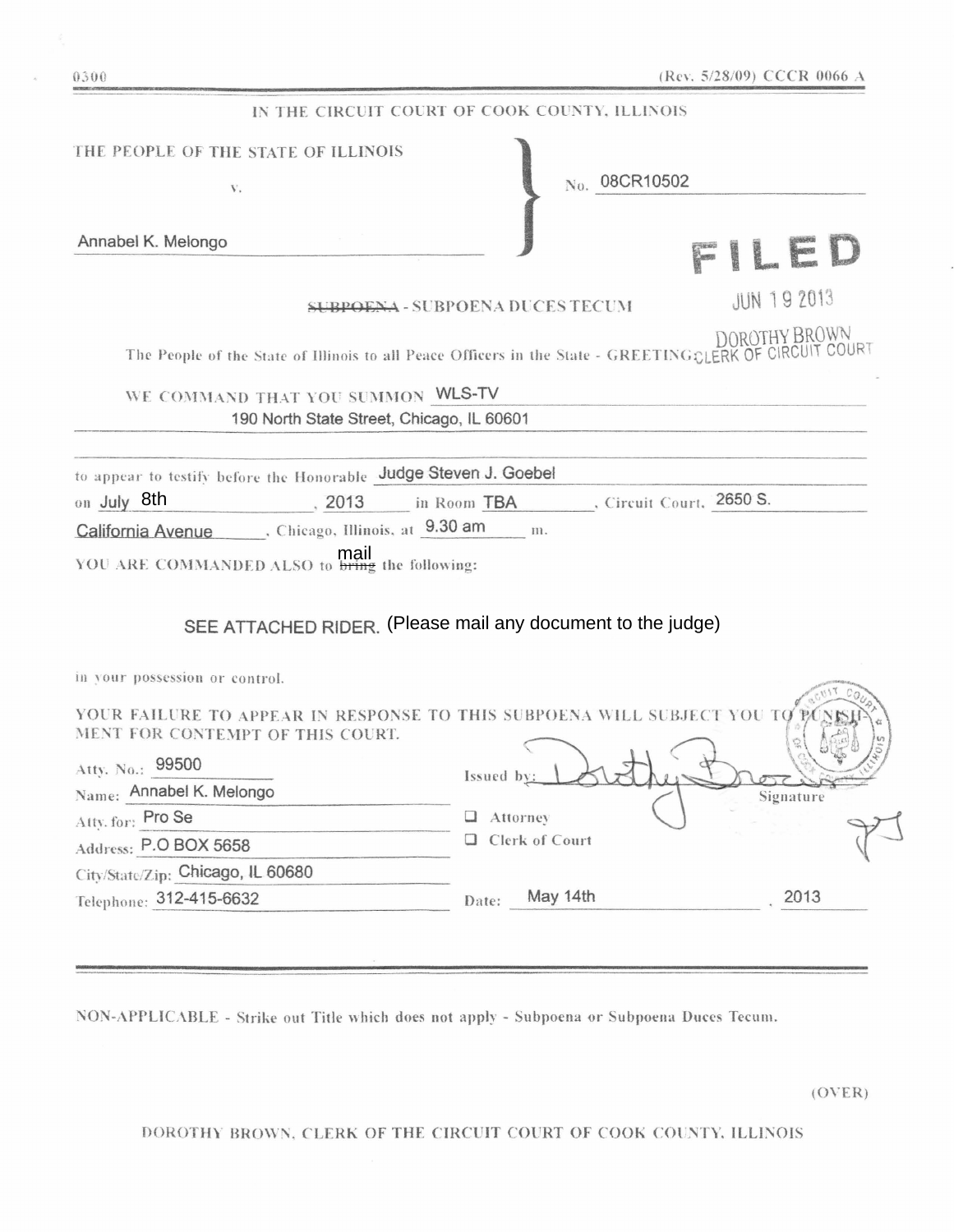## **IN THE CIRCUIT COURT OF COOK COUNTY, ILLINOIS CRIMINAL DIVISION**

) ) ) ) ) ) ) ) ) )

| State Of Illinois,        |            |
|---------------------------|------------|
|                           | Plaintiff, |
| V.                        |            |
| <b>Annabel K. Melongo</b> |            |
|                           | Defendant, |

**NO.08CR10502**

**Judge Steven J. Goebel** 

### **Subpoena Duces Tecum**

**To:** WLS-TV 190 North State Street Chicago, iL 60601

\*\*\*\*\*\*\*\*\*\*\*\*\*\* COPIES WILL SUFFICE IN LIEU OF APPEARANCE \*\*\*\*\*\*\*\*\*\*\*\*\*\*\*\*\*

**YOU ARE COMMANDED** to bring the following documents:

- 1. Around October of 2006, Mr. Chuck Goudie interviewed Mrs. Carol Spizzirri and aired an investigative report as a result of said interview. See attached exhibit.
- 2. Please provide documentation showing the exact date of this interview.
- 3. Please provide all communications between Save A Life Foundation and WLS-TV before, during or after the above interview. The communications should include, but not limited to, memos, emails, letters, both paper or digital, faxes and conversations notes.

\*\*\*\*\*\*\*\*\*\*\*\*\*\* COPIES WILL SUFFICE IN LIEU OF APPEARANCE \*\*\*\*\*\*\*\*\*\*\*\*\*\*\*\*\*\*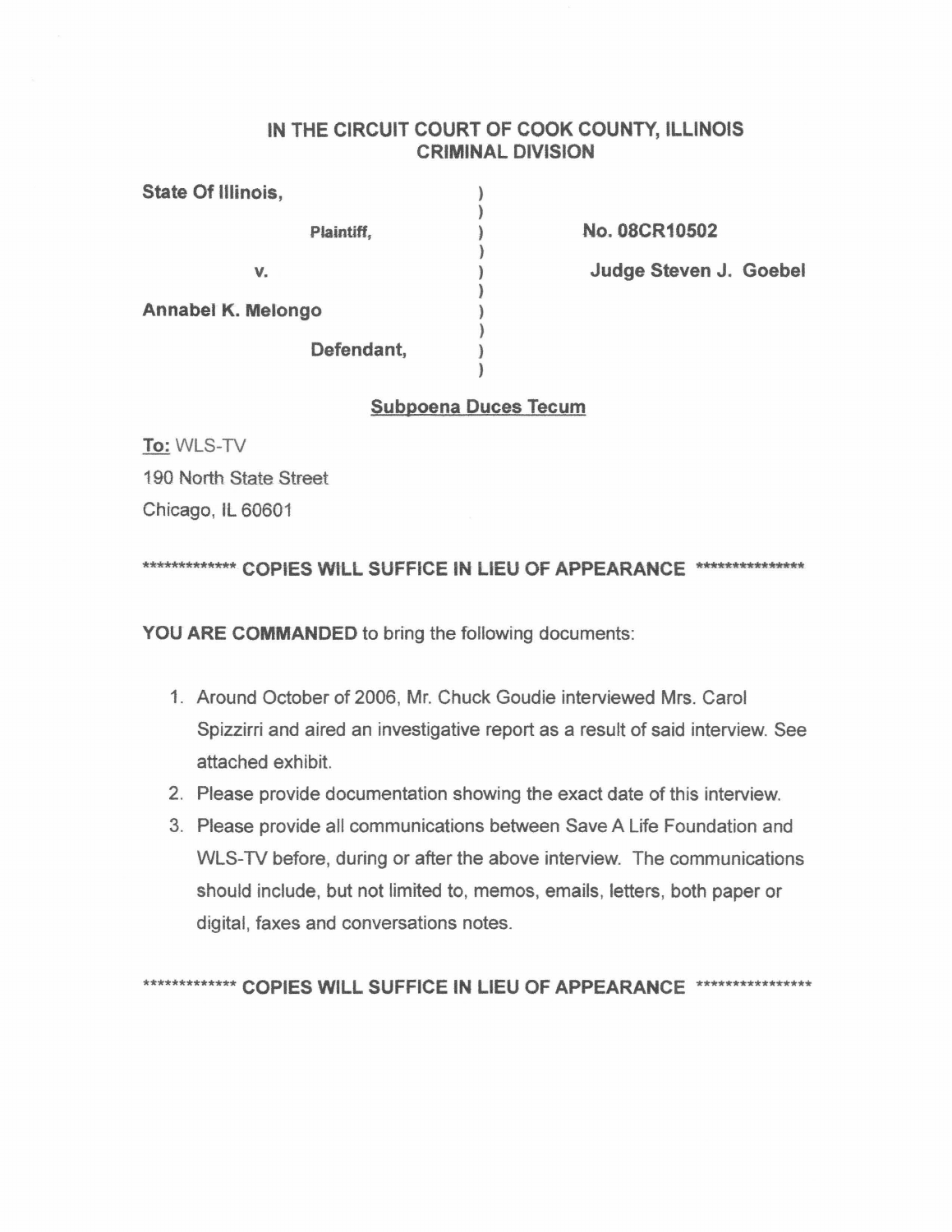## Eric W. Brandmeyer

| From:    | Vince Davis [vdavis@salf.org] |
|----------|-------------------------------|
| Sent:    | Sunday, June 10, 2007 5:32 AM |
| To:      | Eric W. Brandmeyer            |
| Subject: | RE: SALF funding              |
|          |                               |

Importance:

High

#### Eric.

Please call me if you have any additional questions/concerns. I am in DC Mon-Wed at the National Citizen Corps Conference. FYI, ABC 20/20 ran a national story on the Heimlich Family Feud Friday night (nothing about us) This was excellent for us as it shows what we have been talking about all along and the lengths Peter Heimlich would go to destroy his father. All is ok regarding funding, and we are getting Obama to help push through our legislation for an additional 10 million which is part of the Homeland security bill. Our plans include expanding your area. ABC reporter will likely be out of a job soon. He has been totally discredited and the network story is proof he was just after us based on Feter's activities.

#### Vince

-----Original Message -----From: Eric W. Brandmeyer [mailto:brandmeyere@andersonhospital.org] Sent: Tuesday, June 05, 2007 4:04 PM To: vdavis@salf.ord Subject: SALF funding

Hi Vince,

I just got off the phone with Carrie and she instructed me to get in touch with you.

I have been asked to meet with the Director of Secondary Education and the Assistant Superintendent of the Edwardsville School District. They are requesting to fill the "final piece of the puzzle" with the SALF program, how we will implement and sustain the SALF program at the Edwardsville School District. Naturally, I am aware of the recent press from ABC of Chicago and am concerned about SALF funding.

Please give me your thoughts on the future of SALF funding in our area. Edwardsville is a large school district and this has been a goal of mine for the past 2 vears.

Thanks

Eric Brandmever EMS System Coordinator Anderson Hospital 6800 State Rt. 162 Maryville, IL. 62062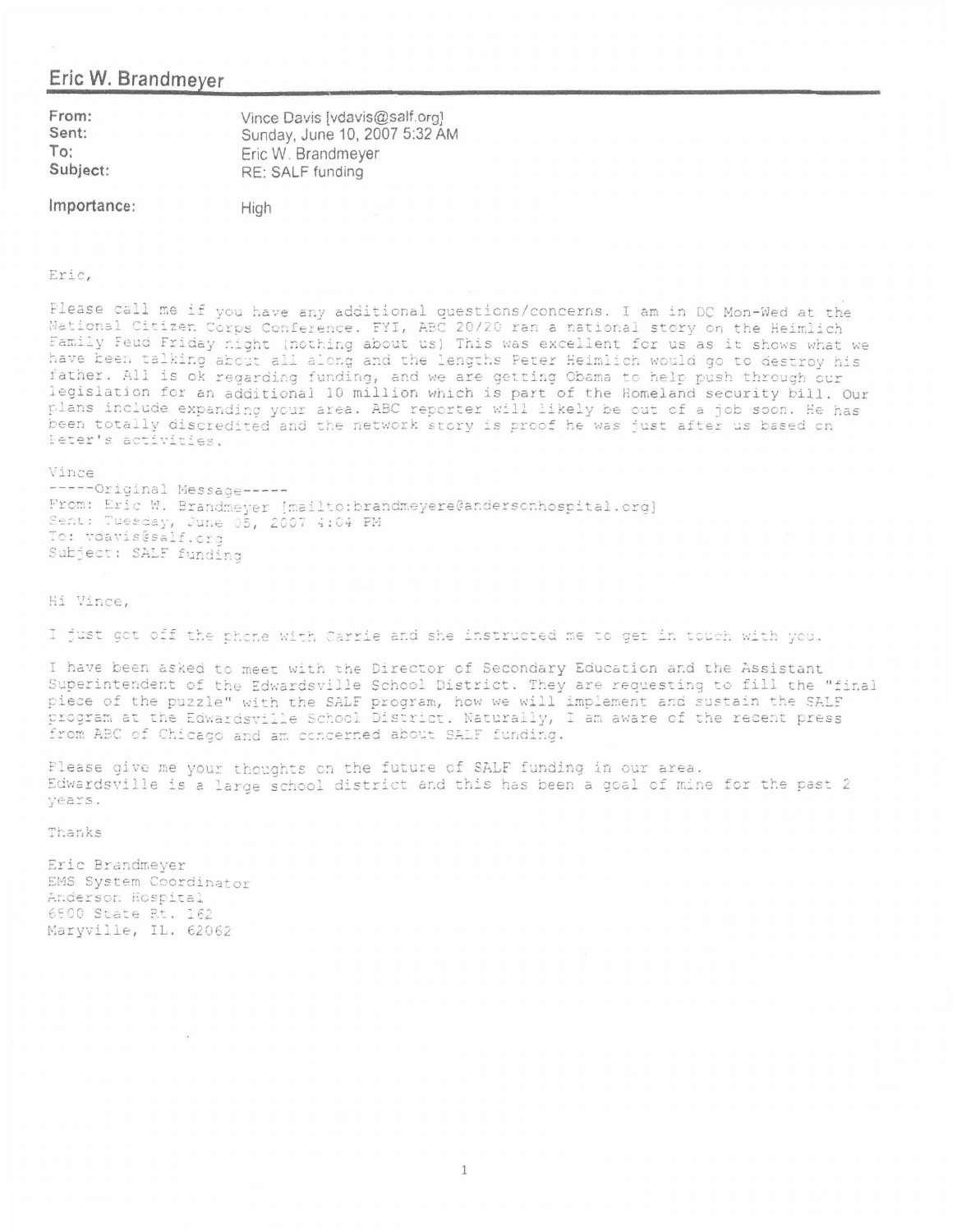## **DIVIDER**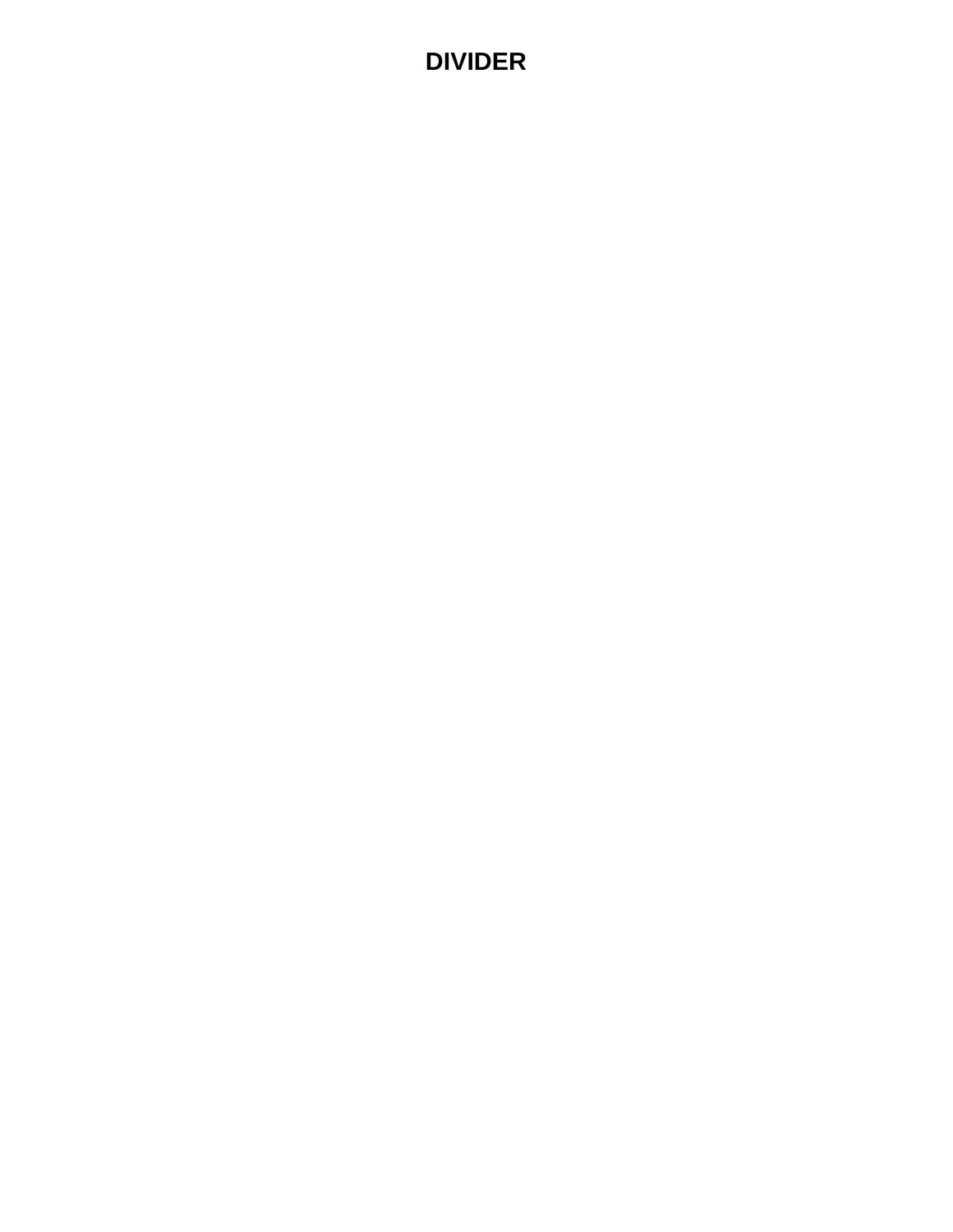From: Eric W. Brandmeyer (mailto:brandmeyere@andersonhospital.org) Sent: Tuesday, June 05, 2007 4:04 PM To: vdavis@salf.org Subject: SALF funding

Hi Vince,

I just got off the phone with Carrie and she instructed me to get in touch with you.

I have been asked to meet with the Director of Secondary Education and the Assistant Superintendent of the Edwardsville School District. They are requesting to fill the "final piece of the puzzle" with the SALF program, how we will implement and sustain the SALF program at the Edwardsville School District. Naturally, I am aware of the recent press from ABC of Chicago and am concerned about SALF funding.

Please give me your thoughts on the future of SALF funding in our area. Edwardsville is a large school district and this has been a goal of mine for the past 2 vears.

Thanks

Eric Brandmever EMS System Coordinator Anderson Hospital 6800 State Rt. 162 Maryville, IL. 62062